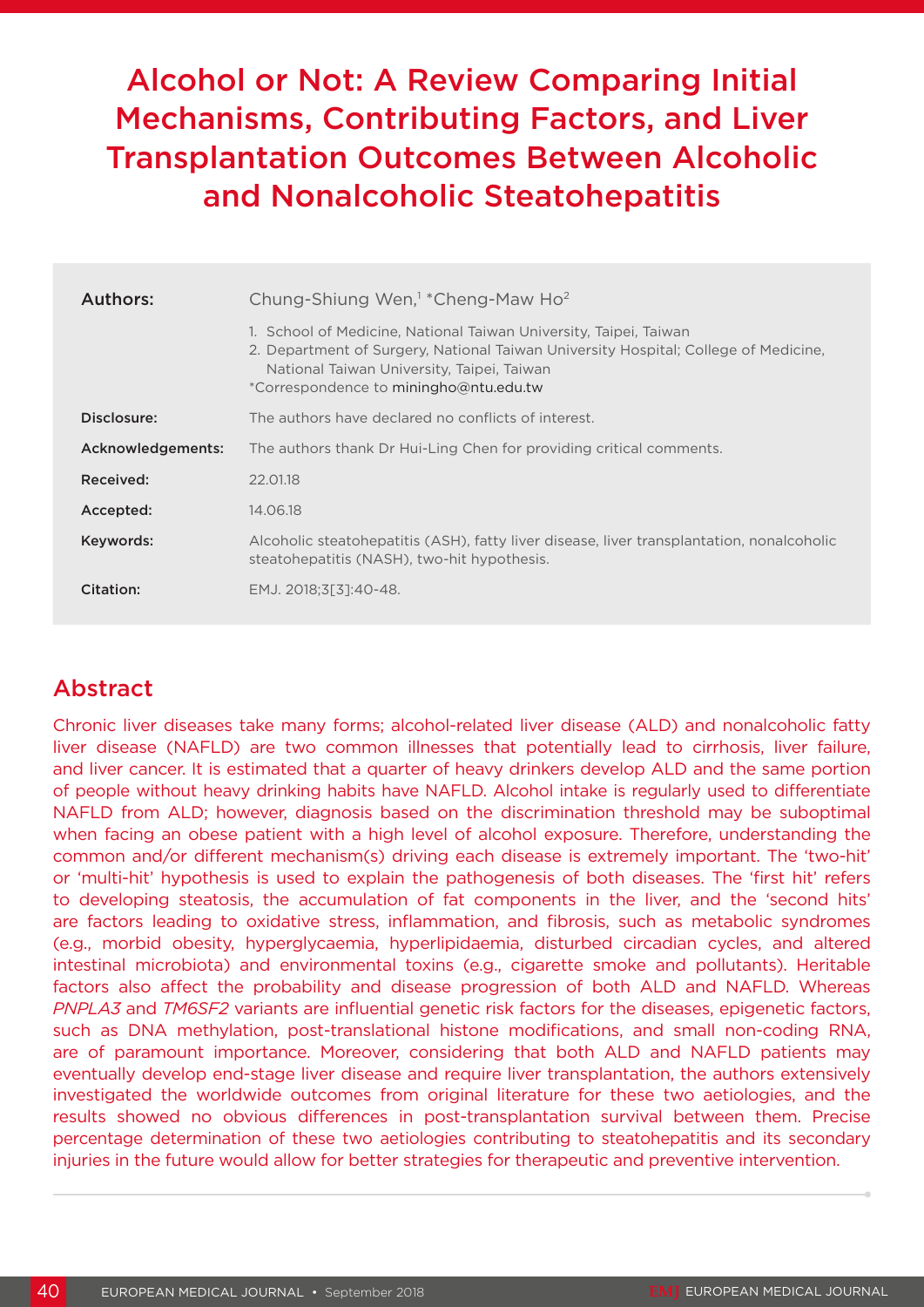#### INTRODUCTION

Alcohol-related liver disease (ALD) and nonalcoholic fatty liver disease (NAFLD) are two very common types of chronic liver disease worldwide. ALD and NAFLD are multifactorial diseases with broad spectrums, including isolated steatosis (defined as hepatic triglyceride content [HTGC] >5%), steatohepatitis, fibrosis, and cirrhosis, and both can potentially lead to endstage liver disease or develop into hepatocellular carcinoma (HCC),<sup>1</sup> eventually requiring liver transplantation as a curative treatment. While ALD has a strong connection with heavy drinking, NAFLD can be found in >25% of adults that do not excessively consume alcohol in the USA.<sup>2</sup> Generally speaking, NAFLD can be differentiated from ALD by using information about the alcohol consumption of the patient (<30 g per day for men and <20 g per day for women). However, the condition can be complicated when a patient has strong risk factors for NAFLD, such as Type 2 diabetes mellitus or obesity, while consuming excessive alcohol at the same time. Therefore, understanding the common and different mechanisms driving each disease is extremely important. In this literature review, the authors consider the different aetiologies in ALD and NAFLD to understand whether there are differences in post-transplant outcomes. The aim of this review is to compare the initial mechanisms, contributing factors, and liver transplantation outcomes between alcoholic steatohepatitis (ASH) and nonalcoholic steatohepatitis (NASH).

#### EPIDEMIOLOGIC FEATURES

### Alcoholic Liver Disease and Nonalcoholic Liver Disease are Increasingly More Prevalent

Currently in the USA, chronic hepatitis C virus (HCV) is the top cause of liver decompensation leading to liver transplantation, followed by ALD. NASH is an advanced form of NAFLD and is more commonly associated with liver fibrosis compared with NAFLD outcomes. NASH is the third most common disease requiring liver transplantation.3 As one of the leading causes of hepatic decompensation, ALD is

the second most common indication for liver transplantation and accounts for 40% of deaths from cirrhosis in Western countries.<sup>4</sup> Studies show that 25% of heavy drinkers develop ASH, which is an advanced form of ALD, and, among them, about 40% will develop cirrhosis.<sup>5</sup>

On the other hand, the proportions of adults in the USA with nonalcoholic steatosis, NASH, and NASH-related cirrhosis or HCC are estimated to be  $25\%$ , 5-6%, and 1-2%, respectively. $6,7$ Such data suggest that in spite of the high prevalence of NAFLD, only a small portion of patients with nonalcoholic steatosis will eventually progress to end-stage liver disease. Nevertheless, considering the growing number of morbid obesity and metabolic syndromes, as well as effective treatment options for HCV eradication (direct-acting antiviral drugs), NASH will probably be the most common indication for liver transplantation in the near future.<sup>8</sup> It is estimated that by 2025, 25 million Americans will have NASH, with 5 million of them developing cirrhosis or HCC.9

#### PATHOGENESIS

#### The 'Two-Hit' Hypothesis Can Apply to Both Alcoholic Steatohepatitis and Nonalcoholic Steatohepatitis

Isolated hepatic steatosis is 3–4-times as prevalent as NASH,10 and the key features differentiating NASH from isolated steatosis are the presence of cell injury and death.<sup>11</sup> Much work has been done to identify definite mechanisms driving ALD and NAFLD disease spectrums. Obesity and extensive alcohol use are widely known risk factors related to fatty liver disease; however, only a minority of isolated steatosis cases will progress to steatohepatitis, cirrhosis, and HCC. Thus, the phenomenon is more likely a result of multifactor interaction. The 'two-hit' hypothesis, which was proposed by Day and James 20 years ago, is currently the leading hypothesis describing the pathogenesis of NASH as well as ASH.12 The 'first hit' refers to steatosis, the excessive accumulation of free fatty acids and triglycerides in hepatocytes. Earlier research has proven that many kinds of lipid-related intermediates are cytotoxic (lipotoxic) alone or together with the presence of other factors ('second hits')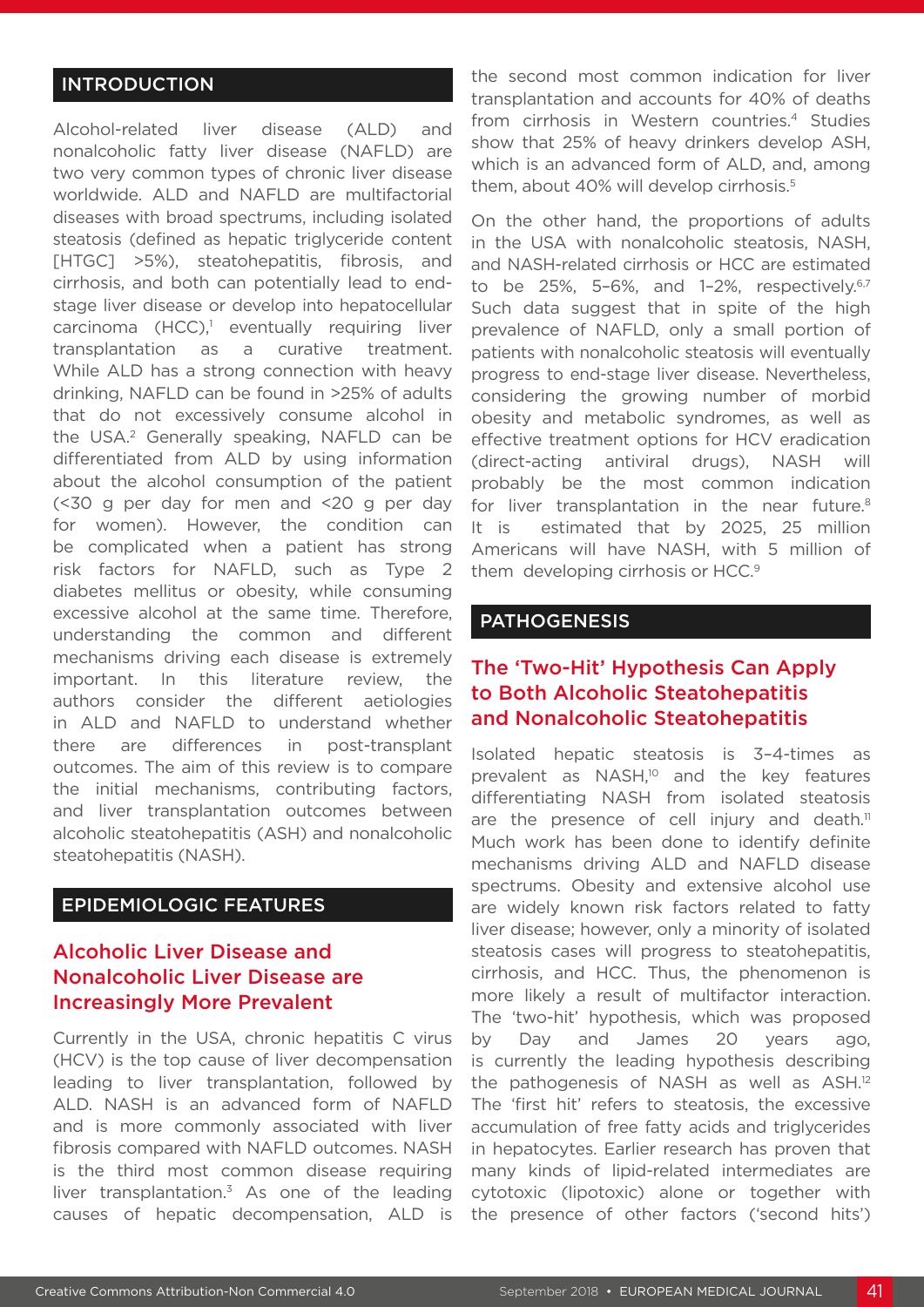and cause damage to hepatocytes through lysosomal dysregulation and elevation of endoplasmic reticulum stress.13,14 An example of lipotoxicity demonstrated both *in vivo* and *in vitro* was that deactivation of stearoyl-CoA desaturase-1, the enzyme that converts saturated fatty acids to monounsaturated fatty acids, sensitised hepatocytes to monounsaturated fatty acid-induced caspase activation and apoptosis (Table 1).<sup>15</sup>

# The Mechanisms of Steatosis are Closely Associated with Insulin Resistance

The livers of patients with NAFLD usually contain mixed large (macrovesicular) and small (microvesicular) droplets or predominantly large droplets within hepatocytes, while the livers of patients with ALD are more predominantly microvesicular (known as alcoholic foamy degeneration).16 Such pathologies may be due to different fat accumulation processes in ALD and NAFLD and could be helpful in determining the percentage of contribution of ALD and NAFLD. In the case of NAFLD, insulin resistance and consequent hyperinsulinaemia, which causes lipolysis of peripheral fat and increased fat absorption of the liver, are thought to be the triggers of steatosis. However, in the case of ALD, the definite mechanisms of steatosis are more complicated, given the fact that ethanol has dose-dependent effects on insulin signalling: high-dose

ethanol exposure weakens insulin signalling in hepatocytes through elevation of tribblesrelated protein 3, leading to decreased sterol regulatory element binding protein-1. In contrast, low-dose ethanol consumption enhances hepatic insulin signalling associated with reduced p55γ (a phosphatidylinositol 3-kinase regulatory subunit isoform) to increase nuclear sterol regulatory element binding protein-1.<sup>17</sup> Even so, the protective effect of low-dose alcohol exposure is controversial. Bellentani et al.<sup>18</sup> claimed that patients with NAFLD should not seek a preventive effect via drinking a small amount of alcohol on a daily basis because "the alcohol and the metabolic risk factors for progression of liver disease should be considered always together", implying that, in many cases, the steatohepatitis may not be purely alcoholic or nonalcoholic but rather a mixed coexistance of both ALD and NAFLD.

# Metabolic Syndromes and Environmental Toxins Act as Second Hits Toward Steatohepatitis

The second hits, including obesity, hyperglycaemia, hyperlipidaemia, and other metabolic syndromes, as well as environmental toxins, such as cigarette smoke and pollutants, lead to oxidative stress, inflammation, and fibrosis, which are important drivers of the pathogenesis and progression of steatohepatitis.19,20

Table 1: Brief comparison of pathogenic causes of nonalcoholic steatohepatitis and alcoholic steatohepatitis.

|                               | <b>NASH</b>                                                                              | <b>ASH</b>                                  |  |  |
|-------------------------------|------------------------------------------------------------------------------------------|---------------------------------------------|--|--|
| Histological changes          | Mixed large and small droplets or<br>large droplets predominant                          | Small droplets predominant                  |  |  |
| Genetics                      | PNPLA3, TM6SF2<br><b>ENPP1</b><br>IRS <sub>1</sub>                                       | PNPLA3, TM6SF2<br>Sex (female)<br>ADH, ALDH |  |  |
| Metabolic syndromes           | Obesity, hyperglycaemia, hyperlipidaemia, and others                                     |                                             |  |  |
| Environmental factors         | Cigarettes and pollutants                                                                |                                             |  |  |
| Changes in the gut microbiota | Disrupted circadian cycles, feeding<br>content, low-grade inflammation status<br>of host | Alcohol consumption                         |  |  |

ADH: alcohol dehydrogenase; ALDH: aldehyde dehydrogenase; ASH: alcoholic steatohepatitis; ENPP1: ectonucleotide pyrophosphate/phosphodiesterase 1; IRS 1: insulin receptor substrate 1; NASH: nonalcoholic steatohepatitis; PNPLA3: patatin-like phospholipase domain-containing 3; TM6SF2: transmembrane 6 superfamily, member 2.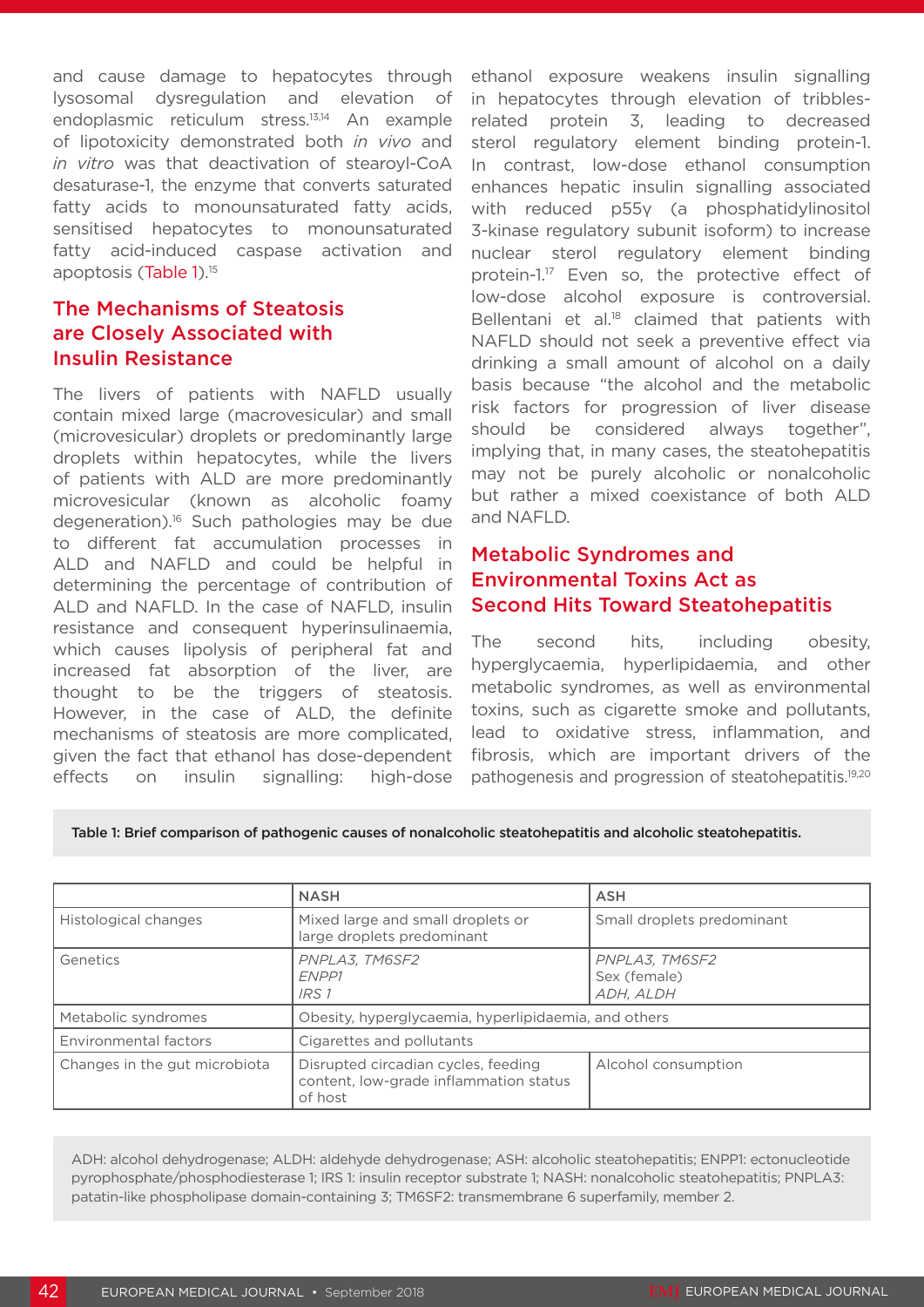Oxidative stress could increase the generation of cytokines such as TNF-α, transforming growth factor beta, and Fas ligand, participating in the progression of steatohepatitis, such as cell death, further inflammation, and fibrosis.21-23 To protect themselves from further damage, injured hepatocytes undergo adaptations known as stress responses, which rebalance signalling cascades and other aspects of cell physiology. As a result of the unstable microenvironment, the hepatocytes are more vulnerable to other stimulants and stressors, which may also cause apoptosis. For example, in mice models, >50% loss of glucose-regulated protein 78, which is a master regulator of endoplasmic reticulum homeostasis, causes compartment dilation in endoplasmic reticulum, as well as other stress-induced responses including fat accumulation, insulin resistance, increased susceptibility to alcohol, overfeeding, and drug and toxin-related injury, leading to cell apoptosis.24 Dying cells then produce mediators that promote the regeneration process to replace themselves. In a liver undergoing active dying and regenerating processes, regenerative cell types, including immune cells, myofibroblasts, and hepatic progenitor cells, will be present in a larger amount than those in a normal, healthy liver.<sup>25,26</sup> The first and second hits can interact with each other, causing hepatocyte injury, and the dying and regenerating processes finally become futile, resulting in progressive scarring, which leads to steatohepatitis, fibrosis, cirrhosis, and liver cancer, resulting in hepatic decompensation.

### Circadian Cycles and Intestinal Microbiota are Involved in Steatohepatitis Pathogenesis via the Gut–Liver Axis

Until recently, the link between stressful daily routines and liver diseases was unclear, but new experimental and clinical evidence has revealed the interaction between circadian cycles, gut microbiota, intestinal barrier integrity, and NAFLD.<sup>27</sup> Normally, intestinal microbes and the host share a mutually symbiotic relationship, forming a complex and diverse ecosystem. When the host experiences disrupted circadian cycles, which are often seen in patients with shift work and frequent long distance travel, the normal intestinal flora

will be influenced rapidly.<sup>27</sup> Feeding content and frequency, as well as chronic, low-grade inflammation status of the host, accompanied by altered inflammatory cytokines, such as elevated TNF-α and IL-6, impact intestinal microbiota as well.<sup>28</sup> Altered intestinal microbiota lose the normal function of intestinal wall barriers, leading to increased intestinal permeability and further production of fatty acids in the small bowel, causing additional fatty acid absorption, thereby strengthening the first hit and resulting in obesity and obesity-related steatohepatitis.29 Besides this, altered intestinal microbiota dysregulate hepatic inflammation via supplement of bacterial endotoxins and other toll-like receptor ligands, which induce hepatocytes to produce inflammatory mediators, including TNF-α, IL-1, and plasminogen activator inhibitor-1.23 In short, host factors (diet content, feeding frequency, biological clocks, and chronic inflammation) influence normal gut flora, and, conversely, abnormal gut flora affect the host, leading to pathological inflammation and NASH. Such cross-talk between the liver and the gut, known as the gut–liver axis, are bidirectional actions that play a critical role in NASH pathogenesis.

In the case of ASH, recent animal studies by Lowe et al.<sup>30</sup> showed a link between alcohol, gut microbiota, hepatic neutrophil infiltration, and hepatitis. In their study, changes in gut microbiota were found in alcohol-fed mice and were related to hepatic neutrophil infiltration, inflammation signalling, and steatotic changes. Elevated serum alanine and aspartate aminotransferase, and activation of fat metabolic signalling pathways, were also discovered. Suppression of gut bacterial load by antibiotics reduced alcohol-related liver steatosis but not serum transaminases. In human cohorts. Dubinkina et al.<sup>31</sup> demonstrated an association between alcohol consumption, gut microbiota, and liver dysfunction. Increased gut permeability, impaired ability to transform toxic ethanol metabolites, such as acetaldehyde, and dysregulation of bile volume and composition are all possible mechanisms linking alcohol consumption and liver disease.

#### Role of Genetics: Vulnerable Background for 'Hits'

Heritable components play roles in determining the risks of both ALD and NAFLD. Sex is a well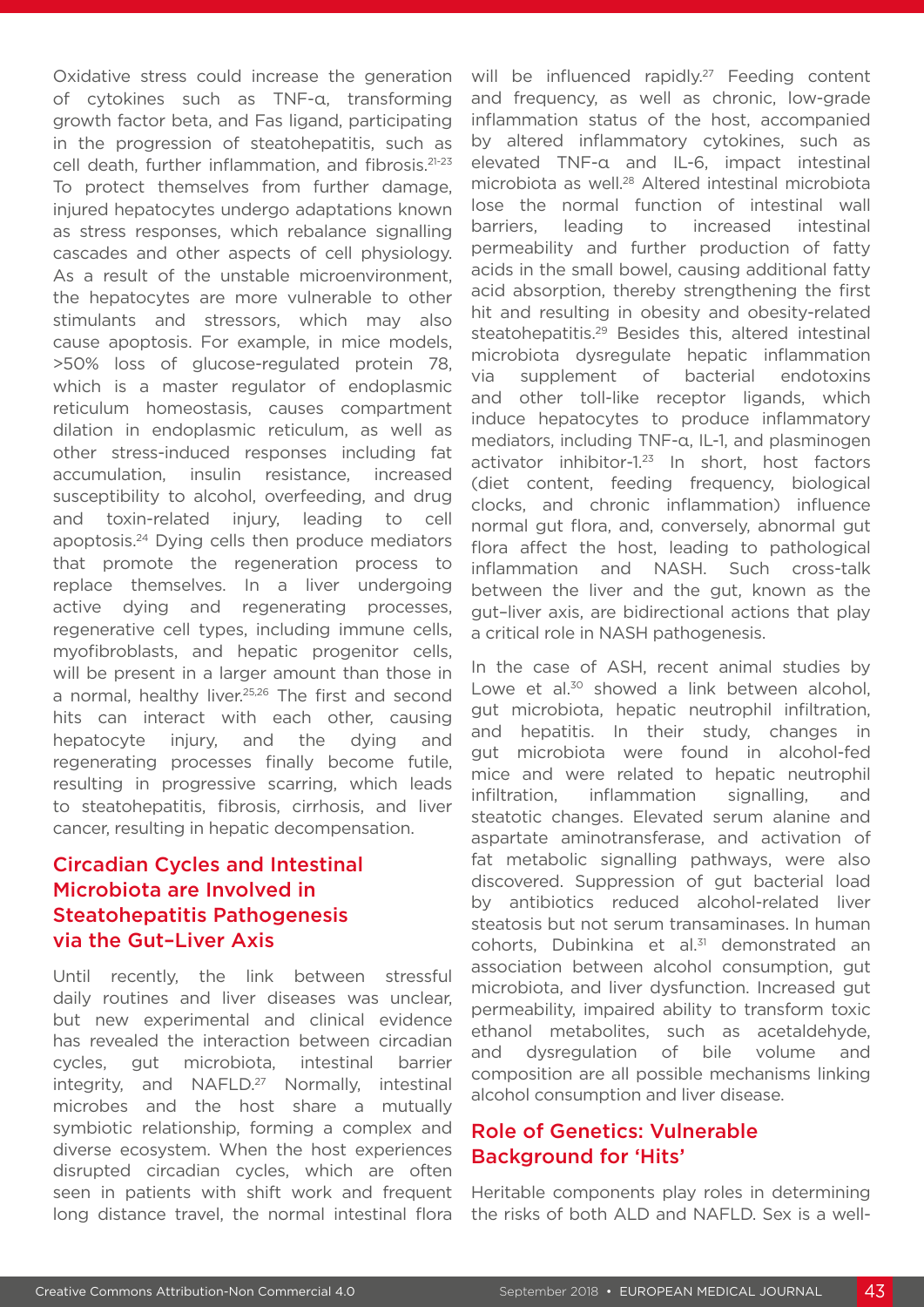known risk for developing ALD: among people who have similar levels of ethanol exposure, women are more susceptible to ALD than men.<sup>32</sup> Enomoto et al.<sup>33</sup> demonstrated in a rat model that oestrogen promotes the production of TNF-α via increasing the permeability of the intestinal wall to endotoxins and upregulating endotoxin receptors on Kupffer cells. Moreover, twin studies have shown that ALD was three-times higher in monozygotic twins than in dizygotic counterparts.<sup>34</sup> On the other hand, familial aggregation studies indicated that genetic factors play roles in developing NAFLD.<sup>35,36</sup> Much work had been done in recognising the associated genetic and epigenetic factors regarding the risk of NAFLD.

# *PNPLA3*, *TM6SF2*, and Other Genetic Variants are Risk Factors for Alcoholic Liver Disease and Nonalcoholic Fatty Liver Disease

Many gene polymorphisms have been identified as strongly relevant to either ALD or NAFLD, including *PNPLA3* variants and *TM6SF2* variants, that promote the development of steatohepatitis and further hepatic injury.<sup>5,37</sup> A statistically significant index single-nucleotide polymorphism (SNP) in *PNPLA3* (rs738409, I148M), which is more prevalent in Asian and Native American populations, was identified as being associated with higher hepatic susceptibility to both alcoholic and nonalcoholic steatosis, steatohepatitis, cirrhosis, and liver cancer.38,39 Combined with another SNP (rs6006460, p.S453I) in the same gene, these variants lead to even further increases in HTGC, increasing the severity of ALD and NAFLD disease spectrums.39 *TM6SF2*, located within the 19p13.11 locus, is responsible for encoding a protein that regulates liver fat metabolism, influencing triglyceride secretion and hepatic lipid droplet content. A *TM6SF2* variant (rs58542926, p.E167K), which downregulates hepatocyte very-low-density lipoprotein secretion, is associated with a higher risk of increased HTGC, leading to steatohepatitis, fibrosis, and further liver damage.<sup>40</sup> However, neither *PNPLA3* nor *TM6SF2* variants are necessary for development and progression of steatohepatitis.<sup>19,37</sup> In addition, other aetiologyspecific genetic polymorphisms are only related to either ALD or NAFLD independently. For

example, variants in genes encoding class I alcohol dehydrogenase and aldehyde dehydrogenase alter the activity of the enzymes, thus potentially determining ethanol tolerant ability, risk of addiction to alcohol, and risk of ALD, 41,42 while variants in genes encoding ectonucleotide pyrophosphate/phosphodiesterase 1 and insulin receptor substrate 1 impair insulin signalling, thus elevating the risk of nonalcoholic steatosis and NASH.43

# Epigenetic Factors Affect the Probability of Developing Steatohepatitis, Directly or Indirectly

DNA methylation, post-translational histone modifications, and RNA-based mechanisms (e.g., small non-coding RNA [miRNA]) are important epigenetic factors that regulate gene expression without altering the primary DNA sequences. Some studies suggested that inactivation of some tumour-suppressor genes, due to promoter DNA hypermethylation, is responsible for liver fibrosis and cancer. For example, phosphatase and tensin homologue, a tumour suppressor gene frequently inactivated on chromosome 10q23, inhibits extracellular signal regulated kinase and protein kinase B pathway and downregulates cell cycles and proliferation.44,45 miRNA, which are small, non-coding and single-strand RNA comprising 19–22 nucleotides, are involved in the regulation of cell development, proliferation, differentiation, and apoptosis through a variety of translation regulatory functions. Silencing of certain miRNA by promoter hypermethylation is related to the regulatory pathways involved in inducing liver fibrosis (e.g., MeCP2, a member of methylated DNA-binding domain proteins, and DNA methyltransferases family-related pathways).44,46 Moreover, correlation between the risk of obesity and metabolic syndromes in children and mothers experiencing starvation was noted through epigenetic modification, potentially leading to the formation of NAFLD.<sup>47</sup> Such epigenetic factors as well as genetic components directly or indirectly influence the probability of steatohepatitis and further liver damage.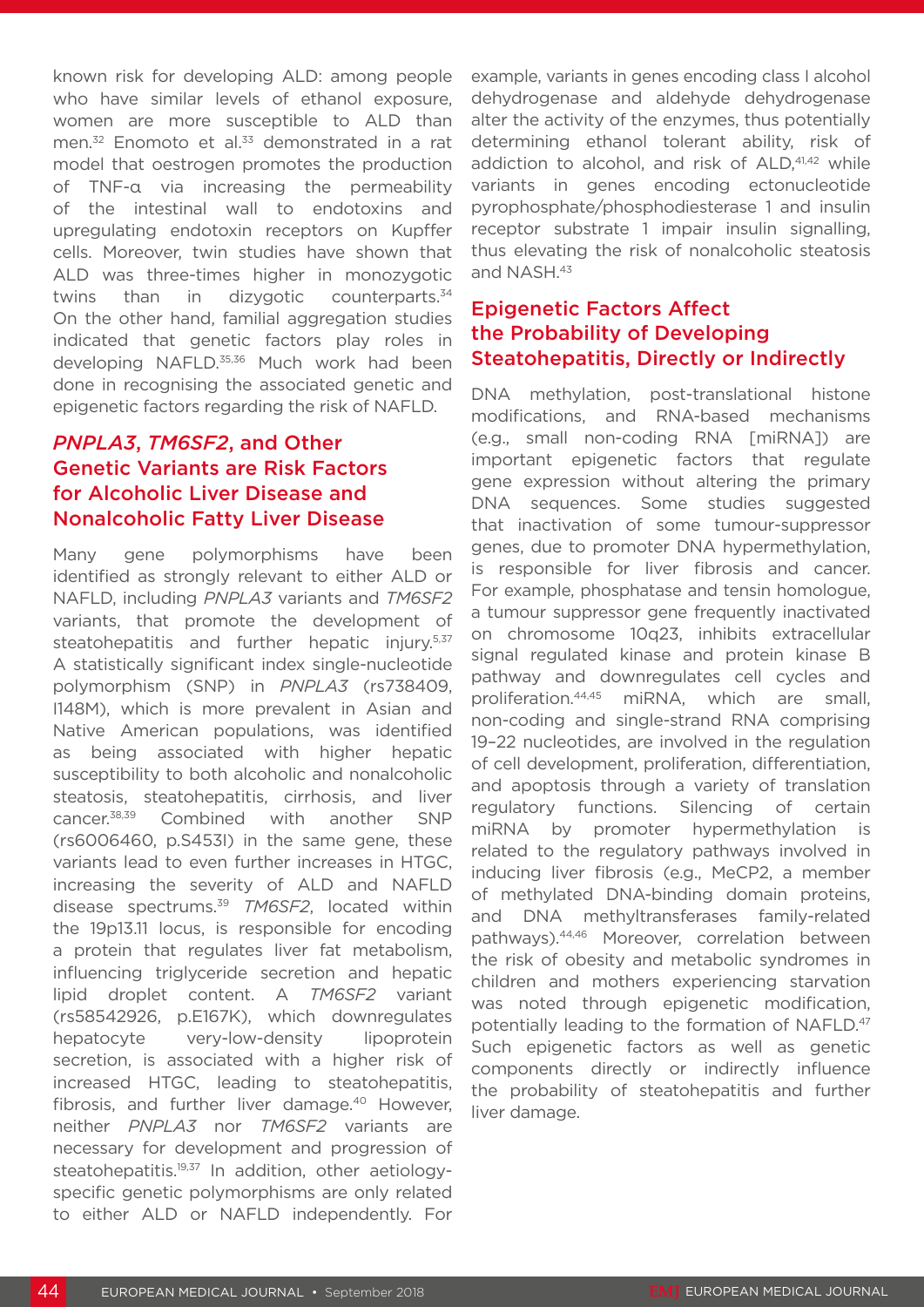Table 2: Outcome of liver transplantation for nonalcoholic steatohepatitis.

| Study                              | Time period | Number of patients<br>with NAFLD | Post LT 1-year<br>survival | Post LT 3-year<br>survival | Post LT 5-year<br>survival |
|------------------------------------|-------------|----------------------------------|----------------------------|----------------------------|----------------------------|
| Charlton et al., <sup>8</sup> 2011 | 2001-2009   | 1.959                            | 84%                        | 78%                        | N/A                        |
| Bhagat et al., <sup>48</sup> 2009  | 1997-2007   | 71                               | 82%                        | 79%                        | 75%                        |
| Singal et al., <sup>49</sup> 2013  | 1994-2009   | 1,368                            | 89%                        | 85%                        | 84%                        |
| Afzali et al., <sup>50</sup> 2012  | 1997-2010   | 1,810                            | 88%                        | 82%                        | 77%                        |
| Agopian et al., <sup>51</sup> 2012 | 1993-2001   | 144                              | N/A                        | 70%                        | N/A                        |
| Kennedy et al., <sup>52</sup> 2012 | 1999-2009   | 129                              | 90%                        | 88%                        | 85%                        |
| Barritt et al., 53 2011            | 2004-2007   | 21                               | 76%                        | 76%                        | N/A                        |
| Malik et al., 54 2009              | 2004-2007   | 98                               | 79%                        | 75%                        | 72%                        |

LT: liver transplant; N/A: not applicable; NAFLD: nonalcoholic fatty liver disease; NASH: nonalcoholic steatohepatitis.

#### OUTCOMES OF LIVER TRANSPLANTATION AS THE ULTIMATE THERAPEUTIC TREATMENT: CURRENT STATUS AND A LOOK TOWARDS THE FUTURE

Liver transplantation is the ultimate treatment choice for decompensated livers. As mentioned above, ASH and NASH are the second and third most common indications for liver transplantation, respectively, following HCV.3,8 Nowadays, effective treatment for liver chronic viral infection has been well developed; therefore, in the near future, ASH and NASH are set to become the two most common indications for liver transplantation. With this expectation in mind, there are two important questions the medical community needs to address: are the transplantation outcomes of ASH and NASH patients similar? Secondly, are the disease recurrence rates between ASH and NASH similar?

Bhagat et al.48 compared the 1-year, 3-year, 5-year, and 9-year post-transplant survival between ASH and NASH patients and reported no significant difference (p=0.17). In their study, sepsis with or without multiorgan failure was the leading cause of mortality in both ASH and NASH groups, followed by malignancies in the ASH group and cardiovascular causes, including myocardial infarction and stroke, in the NASH group.48 In order to have a broader view, the authors of this paper extensively reviewed original literature regarding liver transplantation

outcomes of either ASH or NASH as the indication (Table 2 and Table  $3)^{48-63}$  from 1982–2010. Studies that did not distinguish ASH and NASH from other liver diseases, such as HCV or autoimmune hepatitis, were excluded.

### Post-Transplantation Survival Between Alcoholic Steatohepatitis and Nonalcoholic Steatohepatitis Patients are Similar Worldwide

Although the comparison may not be totally valid because the patients were observed and followed-up in different centres and during different eras, the results of this review still provide a complete picture, as different studies showed similar trends. Survival at 1, 3, and 5 years after liver transplantation for NASH was 76-90%, 75-88%, and 72-85%,<sup>8,48-54</sup> compared with 74–92%, 73–90%, and 72–88% for ALD,48,55-63 respectively. It could be summarised that outcomes for patients receiving liver transplantation for ASH and NASH are similar. However, Bhagat et al.<sup>48</sup> reported a significantly higher post-transplant recurrence rate of steatohepatitis in livers with NASH than with ASH (33% versus 0%; p<0.0001) but no significant difference in retransplantation rates. Such outcomes may be a result of the different initial mechanisms of steatohepatitis. In addition, active alcohol abuse is an absolute contraindication for liver transplantation whereas metabolic syndrome is not; in other words, the underlying conditions leading to NAFLD are not eliminated when a patient with NASH receives liver transplantation.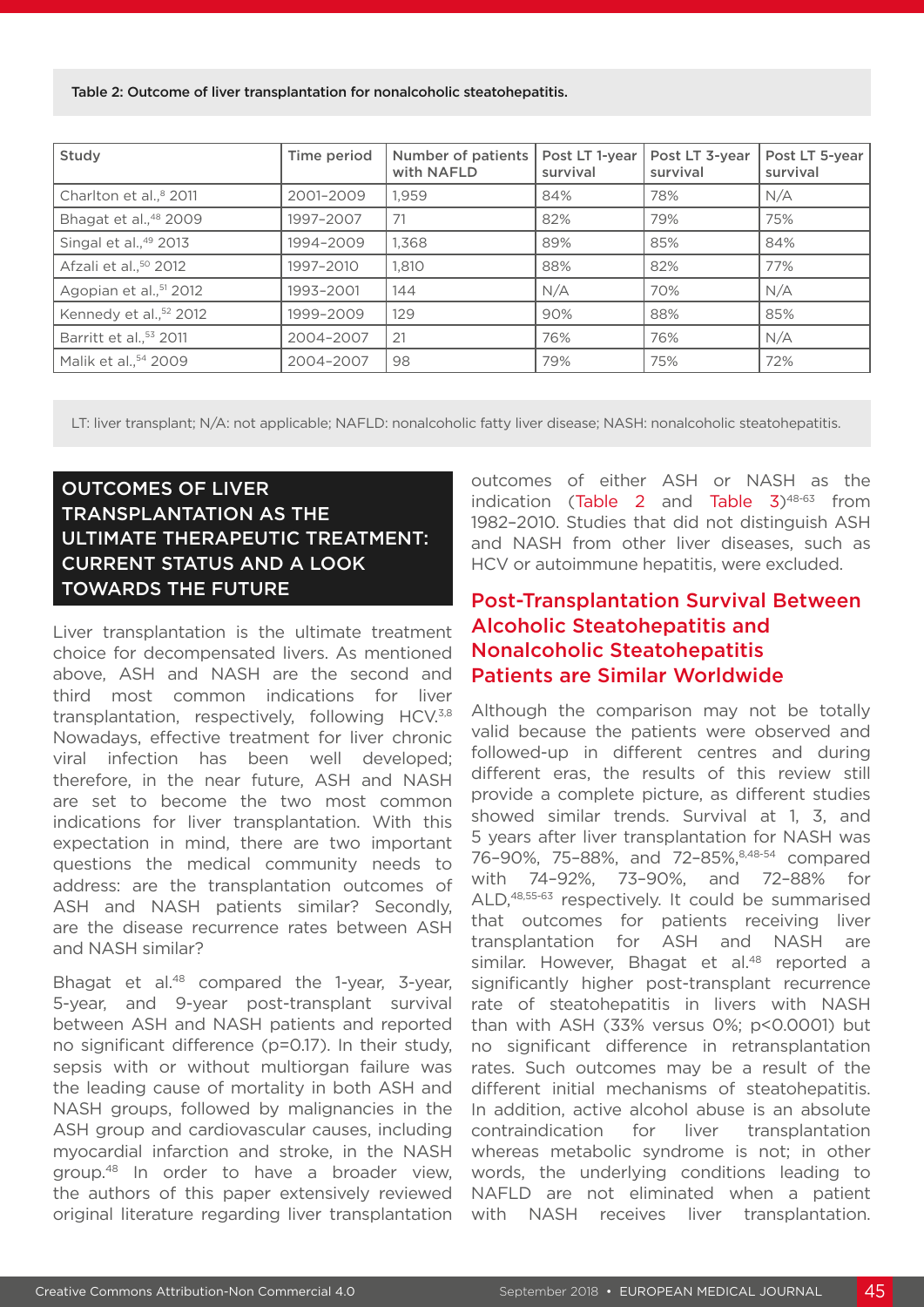Table 3: Outcome of liver transplantation for alcoholic steatohepatitis.

| Study                                | Time period | Number of patients<br>with ALD | Post LT 1-year<br>survival | Post LT 3-year<br>survival | Post LT 5-year<br>survival |
|--------------------------------------|-------------|--------------------------------|----------------------------|----------------------------|----------------------------|
| Bhagat et al., <sup>48</sup> 2009    | 1997-2007   | 83                             | 92%                        | 86%                        | 86%                        |
| Burra et al., 55 2010                | 1988-2005   | 9,880                          | 84%                        | 78%                        | 73%                        |
| Gedaly et al., 56 2008               | 1995-2007   | 147                            | 96%                        | 90%                        | 84%                        |
| Pfitzmann et al., <sup>57</sup> 2007 | 1989-2002   | 300                            | 96%                        | N/A                        | 88%                        |
| Lim et al., <sup>58</sup> 2004       | 1988-1997   | 3.063                          | 82%                        | 74%                        | 68%                        |
| Bellamy et al., <sup>59</sup> 2001   | 1991-1992   | 123                            | 84%                        | N/A                        | 72%                        |
| Mackie et al., <sup>60</sup> 2001    | 1996-1999   | 64                             | 82%                        | 82%*                       | N/A                        |
| Gerhardt et al., <sup>61</sup> 1996  | 1985-1991   | 67                             | 90%                        | 84%+                       | 82%                        |
| Lucey et al., <sup>62</sup> 1992     | 1985-1989   | 45                             | 78%                        | 73%*                       | N/A                        |
| Kumar et al., <sup>63</sup> 1990     | 1982-1988   | 73                             | 74%                        | N/A                        | N/A                        |

\*2–year survival; †2–4-year survival

ASH: alcoholic steatohepatitis; ALD: alcoholic liver disease; LT: liver transplantation; N/A: not applicable.

However, given the fact that alcohol consumption is contraindicated, many ASH patients experience 'alcohol relapse', with a relapse rate of 10–50%.64 Further study is needed to clarify factors that determine the prognosis. Both ASH and NASH patients could benefit from liver transplantation with no significant survival difference and, considering underlying 'abnormal metabolic' status, there may be a role for aggressive control of metabolic syndrome in post-transplant NASH patients. As for ASH patients, cardiovascular disease and *de novo* malignancies seem to have great impacts on patients' quality of life and survivability, and thus they should be taken into consideration by the transplant team.<sup>64</sup>

#### **CONCLUSION**

ALD and NAFLD are increasingly important chronic liver diseases that lead to advanced liver damage, such as cirrhosis and liver cancer. While the alcohol volume threshold is widely used to distinguish NAFLD from ALD, there may be a combination of causes in many cases, considering that many people eat and drink a lot at the same time. ALD and NAFLD share many common pathological pathways as well as similar presentation. The two-hit hypothesis could apply to the pathogenesis of both ALD and NAFLD, with the first hit being steatosis,

the excessive accumulation of fat components in hepatocytes, and the second hits being the stressors that cause the progression of steatohepatitis. Altered intestinal microbiota is a newly recognised risk factor leading to NASH and ASH via the cross-talk between the liver and the gut. Additionally, a number of genetic polymorphisms, including *PNPLA3* and *TM6SF2* variants, as well as epigenetic factors such as DNA methylation, post-translational histone modifications, and RNA-based mechanisms, increase the risk of ALD and NAFLD and affect the severity and progression. Although the complexity of steatohepatitis aetiologies results in great challenges in prevention and treatment, new drugs targeting inhibition of the inflammatory process and the improvement of insulin signalling are being tested in patients with NASH.<sup>65</sup> With the increasing number of patients requiring liver transplantation with ASH and NASH as aetiologies, there seems to be no significant difference in outcomes for these patients, and such results are consistent with previously published data.48

Currently, there are no clinical examination techniques that are able to definitely distinguish NASH from ASH or determine the precise percentage of contribution in each patient. The authors believe that since steatohepatitis a multifactorial condition, people with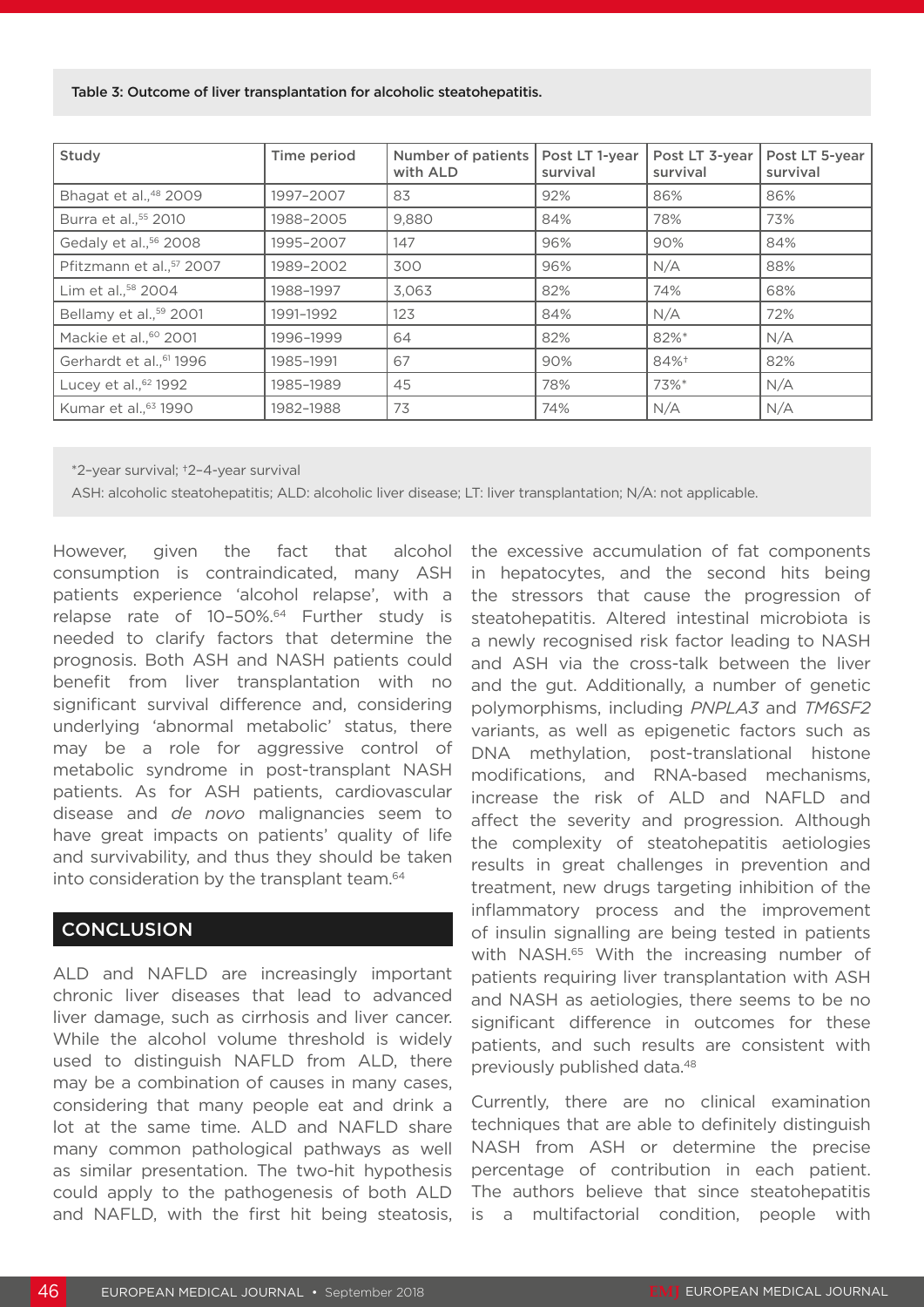therapeutic or preventive strategies. For example, for an ASH-dominant liver, quitting drinking is the best solution, whereas for a NASH-dominant

steatohepatitis probably have traits of both liver, controlling body weight and blood sugar ASH and NASH. In other words, both diseases may be more efficient. Diagnosis based may coexist within one liver but consist of on drinking volume alone is not sufficient. different spectrums. A precise diagnostic tool Combining a specific set of biomarkers, genetic could allow physicians to formulate better information, dynamic liver testing, and advanced imaging techniques may be promising new solutions for the diagnosis of steatohepatitis in the future.<sup>66</sup>

#### References

- Angulo P et al. Fibrosis in nonalcoholic fatty liver disease: Mechanisms and clinical implications. Semin Liver Dis. 2015;35(2):132-45.
- 2. Browning JD et al. Molecular mediators of hepatic steatosis and liver injury. J Clin Invest. 2004;114(2):147-52.
- 3. Goldberg D et al. Changes in the prevalence of hepatitis C virus infection, nonalcoholic steatohepatitis, and alcoholic liver disease among patients with cirrhosis or liver failure on the waitlist for liver transplantation. Gastroenterology. 2017;152(5):1090-9.
- 4. Kim WR et al. Burden of liver disease in the United States: Summary of a workshop. Hepatology. 2002;36(1):227-42.
- 5. Day CP. Genes or environment to determine alcoholic liver disease and non-alcoholic fatty liver disease. Liver Int. 2006;26:1021-8.
- 6. Williams CD et al. Prevalence of nonalcoholic fatty liver disease and nonalcoholic steatohepatitis among a largely middle-aged population utilizing ultrasound and liver biopsy: A prospective study. Gastroenterology. 2011;140(1):124-31.
- 7. Adams LA et al. Nonalcoholic fatty liver disease increases risk of death among patients with diabetes: A community-based cohort study. Am J Gastroenterology. 2010;105(7):1567-73.
- 8. Charlton MR et al. Frequency and outcomes of liver transplantation for nonalcoholic steatohepatitis in the United States. Gastroenterology. 2011;141(4):1249-53.
- 9. Ong JP, Younossi ZM. Epidemiology and natural history of NAFLD and NASH. Clin Liver Dis. 2007;11(1):1-16.
- 10. Younossi ZM et al. Global epidemiology of nonalcoholic fatty liver disease–Meta-analytic assessment of prevalence, incidence, and outcomes. Hepatology. 2016;64(1):73-84.
- 11. Younossi ZM et al. Pathologic criteria for nonalcoholic steatohepatitis: Interprotocol agreement and ability to predict liver-related mortality.

Hepatology. 2011;53(6):1874-82.

- 12. Mantena SK et al. Mitochondrial dysfunction and oxidative stress in the pathogenesis of alcohol and obesity induced fatty liver diseases. Free Radic Biol Med. 2008;44(7):1259-72.
- 13. Feldstein AE et al. Bax inhibition protects against free fatty acidinduced lysosomal permeabilization. Am J Physiol Gastrointest Liver Physiol. 2006;290(6):G1339-46.
- 14. Wei Y et al. Saturated fatty acidmediated endoplasmic reticulum stress and apoptosis are augmented by trans-10, cis-12-conjugated linoleic acid in liver cells. Mol Cell Biochem. 2007;303(1-2):105-13.
- 15. Hardy T et al. Nonalcoholic fatty liver disease: Pathogenesis and disease spectrum. Annu Rev Pathol. 2016;11:451-96.
- 16. Yeh MM, Brunt EM. Pathological features of fatty liver disease. Gastroenterology. 2014;147(4):754-64.
- 17. He L et al. Dose dependent effects of alcohol on insulin signaling: Partial explanation for biphasic alcohol impact on human health. Mol Endocrinol. 2007;21(10):2541-50.
- 18. Bellentani S et al. Two drinks per day does not take your fatty liver away. Hepatology. 2018;67(6):2072-3.
- 19. Diehl AM et al. Cause, pathogenesis, and treatment of nonalcoholic steatohepatitis. N Engl J Med. 2017;377(21):2063-72.
- 20. Magee N et al. Pathogenesis of nonalcoholic steatohepatitis: Interactions between liver parenchymal and nonparenchymal cells. Biomed Res Int. 2016;2016:5170402.
- 21. Begriche K et al. Mitochondrial dysfunction in NASH: Causes, consequences and possible means to prevent it. Mitochondrion. 2006;6(1):1-28.
- 22. Heymann F et al. Immunology in the liver–From homeostasis to disease. Nat Rev Gastroenterol Hepatol. 2016;13(2):88-110.
- 23. Arrese M et al. Innate immunity and

inflammation in NAFLD/NASH. Dig Dis Sci. 2016;61(5):1294-303.

- 24. Ji C et al. Liver-specific loss of glucose-regulated protein 78 perturbs the unfolded protein response and exacerbates a spectrum of liver diseases in mice. Hepatology. 2011;54(1):229-39.
- 25. Rangwala F et al. Increased production of sonic hedgehog by ballooned hepatocytes. J Pathol. 2011;224(3):401-10.
- 26. Guy CD et al. Treatment response in the PIVENS trial is associated with decreased Hedgehog pathway activity. Hepatology. 2015;61(1):98-107.
- 27. Federico A et al. Targeting gut-liver axis for the treatment of nonalcoholic steatohepatitis: Translational and clinical evidence. Transl Res. 2016;167(1):116-24.
- 28. Machado MV, Cortez-Pinto H. Diet, microbiota, obesity, and NAFLD: A dangerous quartet. Int J Mol Sci. 2016;17(4):481.
- 29. Kirpich IA et al. Gut-liver axis, nutrition, and non-alcoholic fatty liver disease. Clin Biochem. 2015;48(13-14):923-30.
- 30. Lowe PP et al. Alcohol-related changes in the intestinal microbiome influence neutrophil infiltration, inflammation and steatosis in early alcoholic hepatitis in mice. PLoS One. 2017;12(3):e0174544.
- 31. Dubinkina VB et al. Links of gut microbiota composition with alcohol dependence syndrome and alcoholic liver disease. Microbiome. 2017;5(1):141.
- 32. Sato N et al. Sex difference in alcohol-related organ injury. Alcohol Clin Exp Res. 2001;25(5 Suppl ISBRA):40S-5S.
- 33. Enomoto N et al. Estriol sensitizes rat Kupffer cells via gut-derived endotoxin. Am J Physiol. 1999;277(3 Pt 1):G671-7.
- 34. Hrubec Z, Omenn GS. Evidence of genetic predisposition to alcoholic cirrhosis and psychosis: Twin concordances for alcoholism and its biological end points by zygosity among male veterans. Alcohol Clin